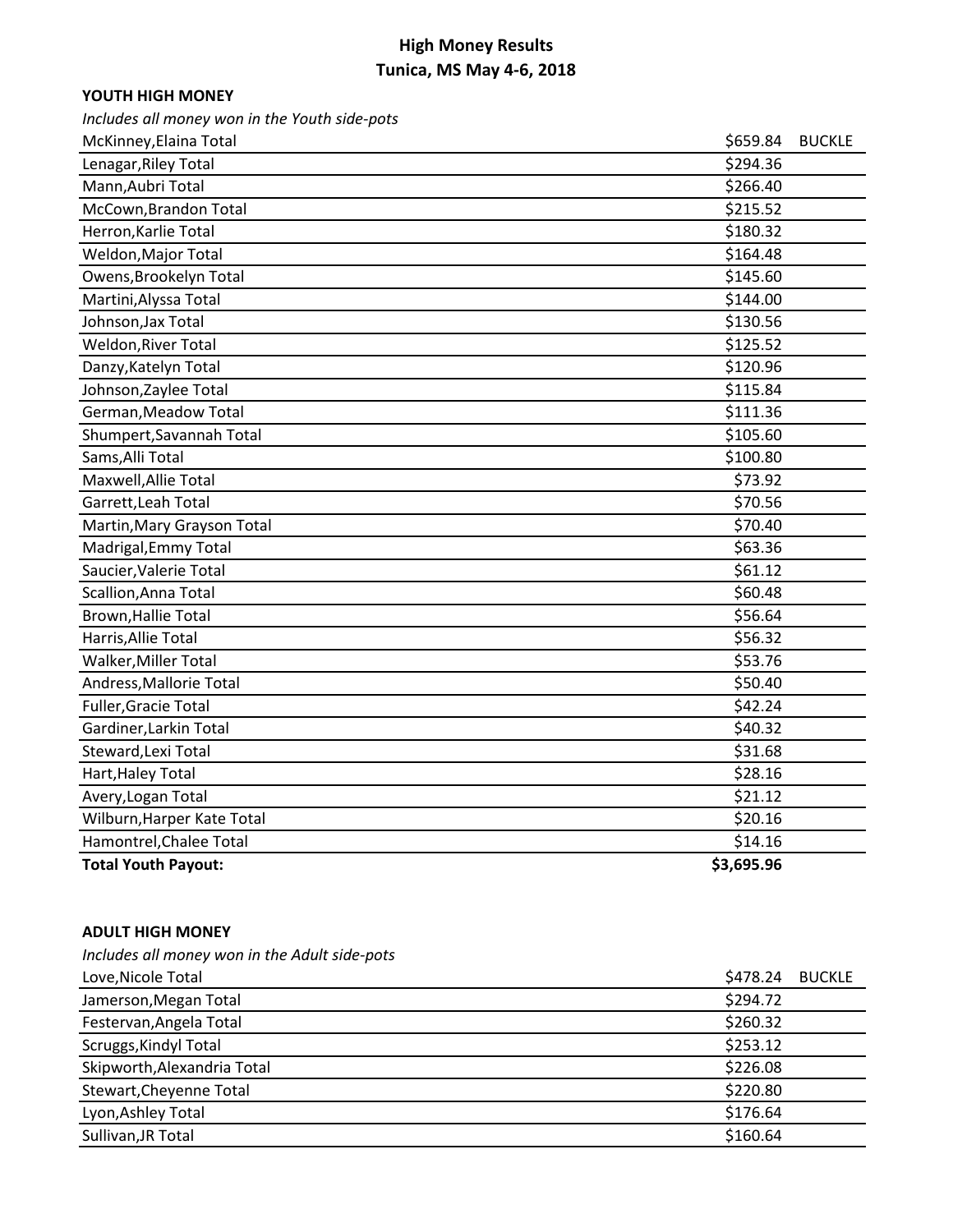| Shirley, Robert Total        | \$159.36   |
|------------------------------|------------|
| David, Kaci Total            | \$146.72   |
| Carrington, Rachel Total     | \$145.92   |
| Poss, John Michael Total     | \$134.40   |
| Barrom, Daylee Total         | \$126.72   |
| Hulsey, Katie Total          | \$120.64   |
| Pendel, Amber Total          | \$105.60   |
| Martini, Shelley Total       | \$100.80   |
| <b>Bittle, Destiny Total</b> | \$89.60    |
| Winstead, Shelby Total       | \$84.48    |
| Holloway, Elizabeth Total    | \$80.64    |
| West, Jenny Total            | \$78.72    |
| Cooper, Jessica Total        | \$67.20    |
| Grimwood, Hannah Total       | \$67.20    |
| Brown, Anita Total           | \$66.24    |
| Phillips, Kelsey Total       | \$63.36    |
| Sneller, Cheyenne Total      | \$63.36    |
| Lucky, Ashley Total          | \$61.44    |
| Guess, Rhonda Total          | \$50.40    |
| Twisdale, Letitia Total      | \$46.08    |
| Wilburn, Meridith Total      | \$44.80    |
| Deese, Maghan Total          | \$42.24    |
| Shumpert, Courtney Total     | \$30.72    |
| Luse, Kaylean Total          | \$16.80    |
| <b>Total Adult Payout:</b>   | \$4,064.00 |

### **SENIOR HIGH MONEY**

*Includes all money won in the Senior side-pots*

| \$244.72 | <b>BUCKLE</b> |
|----------|---------------|
| \$234.64 |               |
| \$231.84 |               |
| \$212.96 |               |
| \$169.28 |               |
| \$166.40 |               |
| \$163.52 |               |
| \$137.52 |               |
| \$124.80 |               |
| \$110.40 |               |
| \$105.12 |               |
| \$96.32  |               |
| \$93.44  |               |
| \$86.48  |               |
| \$82.56  |               |
| \$71.44  |               |
| \$70.08  |               |
| \$68.16  |               |
|          |               |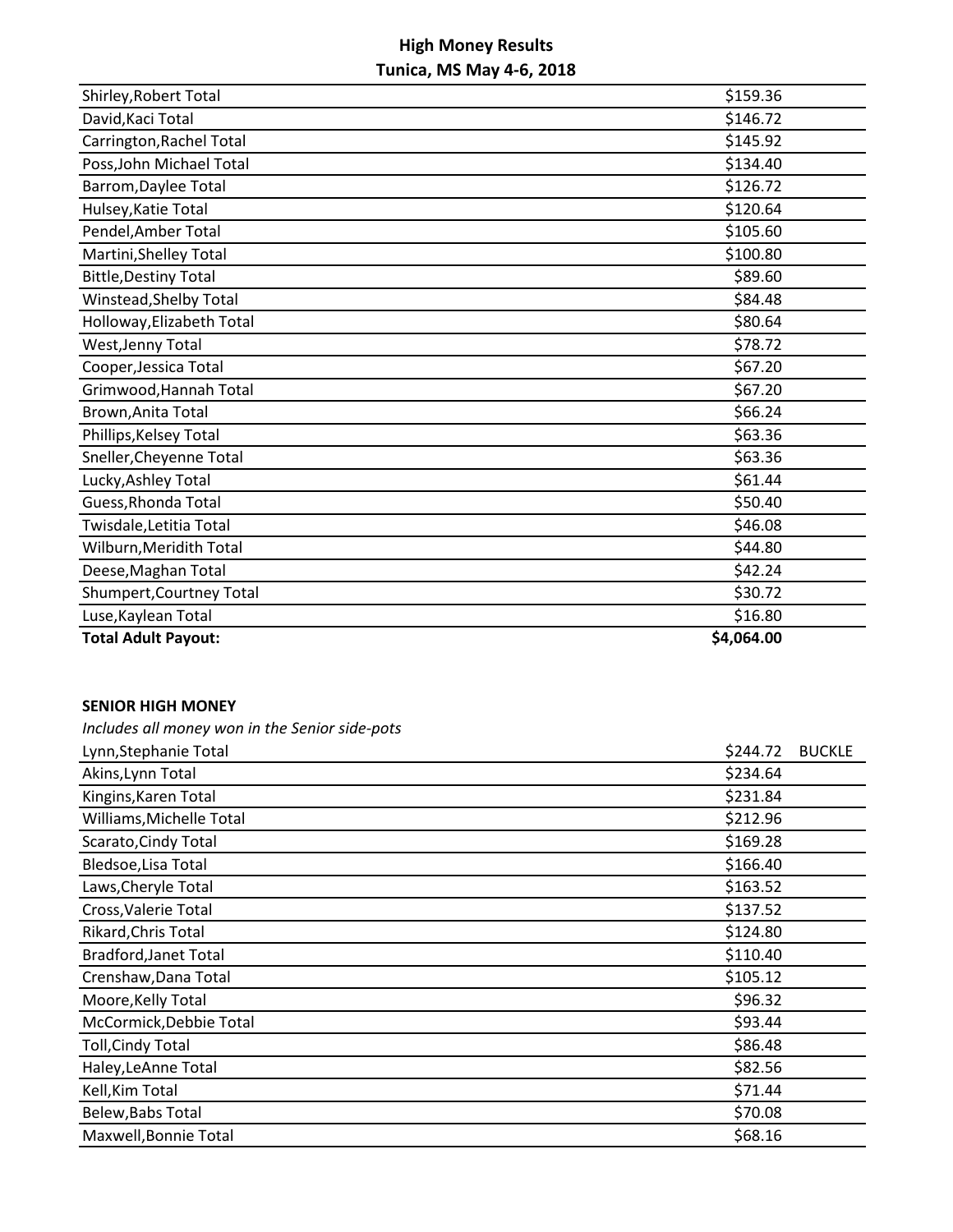| Smith, Beverly Total          | \$62.40    |
|-------------------------------|------------|
| Dacus, Mary Total             | \$55.04    |
| Couch, Alice Total            | \$48.72    |
| Smith, Rita Total             | \$46.72    |
| Micci, Lesa Total             | \$41.28    |
| <b>Pulling, Stanley Total</b> | \$41.28    |
| Cosper, Dayle Total           | \$35.04    |
| Ezell, Connie Total           | \$31.20    |
| Loftin, Jane Total            | \$30.96    |
| LeBlanc, Ginger Total         | \$23.36    |
| Matthews, Samantha Total      | \$10.32    |
| <b>Total Senior Payout:</b>   | \$2,896.00 |

### **OVERALL HIGH MONEY**

*Includes all money won in the Open, Average, Youth, Adult, Senior and Pack side-pots*

| McKinney, Elaina Total        | \$5,688.92 | <b>BUCKLE</b> |
|-------------------------------|------------|---------------|
| Love, Nicole Total            | \$5,144.75 |               |
| Skipworth, Alexandria Total   | \$2,474.79 |               |
| Lenagar, Riley Total          | \$2,460.17 |               |
| Jamerson, Megan Total         | \$2,449.63 |               |
| Williams, Marlena Total       | \$1,960.52 |               |
| Scruggs, Kindyl Total         | \$1,920.56 |               |
| <b>Barron, Jennifer Total</b> | \$1,780.64 |               |
| Lyon, Ashley Total            | \$1,651.16 |               |
| Pendel, Amber Total           | \$1,536.58 |               |
| Rye, Watkins Total            | \$1,520.48 |               |
| Sullivan, JR Total            | \$1,520.17 |               |
| Owens, Brookelyn Total        | \$1,446.14 |               |
| Stewart, Cheyenne Total       | \$1,422.06 |               |
| Festervan, Angela Total       | \$1,402.10 |               |
| Laws, Cheryle Total           | \$1,230.77 |               |
| Akins, Lynn Total             | \$1,185.05 |               |
| Powell, Justin Total          | \$1,165.59 |               |
| Shirley, Robert Total         | \$1,137.37 |               |
| Carrington, Rachel Total      | \$1,134.25 |               |
| Saucier, Valerie Total        | \$1,130.25 |               |
| Herron, Karlie Total          | \$1,096.74 |               |
| Kingins, Karen Total          | \$1,068.72 |               |
| McCown, Brandon Total         | \$898.98   |               |
| David, Kaci Total             | \$873.82   |               |
| Winstead, Shelby Total        | \$825.08   |               |
| McReynolds, Shannon Total     | \$765.62   |               |
| Ramsey, Jake Total            | \$765.62   |               |
| Moore, Kelly Total            | \$748.07   |               |
| Grimwood, Hannah Total        | \$702.25   |               |
| Lynn, Stephanie Total         | \$700.95   |               |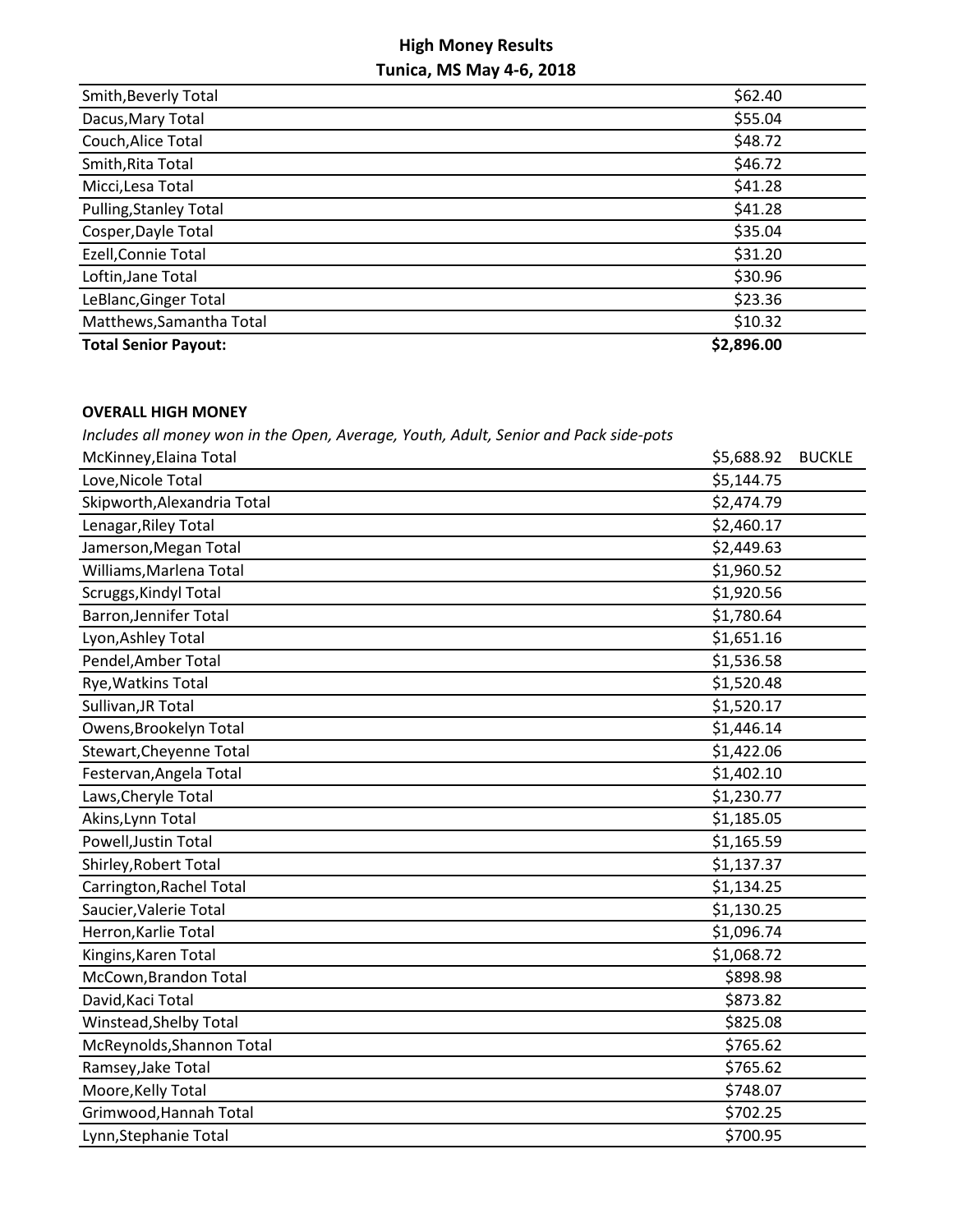| Barrom, Daylee Total         | \$688.62 |
|------------------------------|----------|
| Hart, Haley Total            | \$666.34 |
| Owen, Debbie Total           | \$654.26 |
| Hulsey, Katie Total          | \$646.91 |
| Holloway, Elizabeth Total    | \$646.26 |
| Willard, Breanna Total       | \$636.68 |
| Danzy, Katelyn Total         | \$633.83 |
| Hale, KyLynn Total           | \$626.67 |
| West, Sharon Total           | \$614.63 |
| Schmidt, Kylee Total         | \$553.99 |
| Cantrell, Lauren Total       | \$552.09 |
| <b>Bittle, Destiny Total</b> | \$535.70 |
| Brown, Hallie Total          | \$514.94 |
| Hobson, Michael Total        | \$511.81 |
| Johnson, Jax Total           | \$506.31 |
| Parker, Madison Total        | \$488.29 |
| Williams, Michelle Total     | \$438.41 |
| Spencer, Tena Total          | \$434.50 |
| Poss, John Michael Total     | \$427.69 |
| Sneller, Cheyenne Total      | \$414.06 |
| Eaves, Quay Total            | \$391.06 |
| Scallion, Anna Total         | \$372.74 |
| <b>Brown, Tammy Total</b>    | \$364.52 |
| Martini, Shelley Total       | \$361.50 |
| Lucky, Ashley Total          | \$353.13 |
| Gilder, Dusty Total          | \$338.18 |
| Loftin, Jane Total           | \$335.74 |
| Rikard, Chris Total          | \$335.20 |
| Scarato, Cindy Total         | \$327.08 |
| Eldridge, Jake Total         | \$320.18 |
| Bledsoe, Lisa Total          | \$304.90 |
| Belew, Babs Total            | \$298.19 |
| Shumpert, Courtney Total     | \$286.23 |
| Twisdale, Letitia Total      | \$281.39 |
| Smith, Keith Total           | \$276.99 |
| Mann, Aubri Total            | \$266.40 |
| Phillips, Kelsey Total       | \$264.36 |
| Maxwell, Allie Total         | \$235.97 |
| Haley, LeAnne Total          | \$234.64 |
| Diemert, Ed Total            | \$225.45 |
| Madrigal, Emmy Total         | \$223.05 |
| McCormick, Debbie Total      | \$199.27 |
| Cooper, Jessica Total        | \$197.55 |
| Cauthen, Will Total          | \$186.77 |
| Lummus, Jenna Total          | \$184.54 |
| Weldon, Major Total          | \$164.48 |
| Brooks, Ashley Total         | \$161.55 |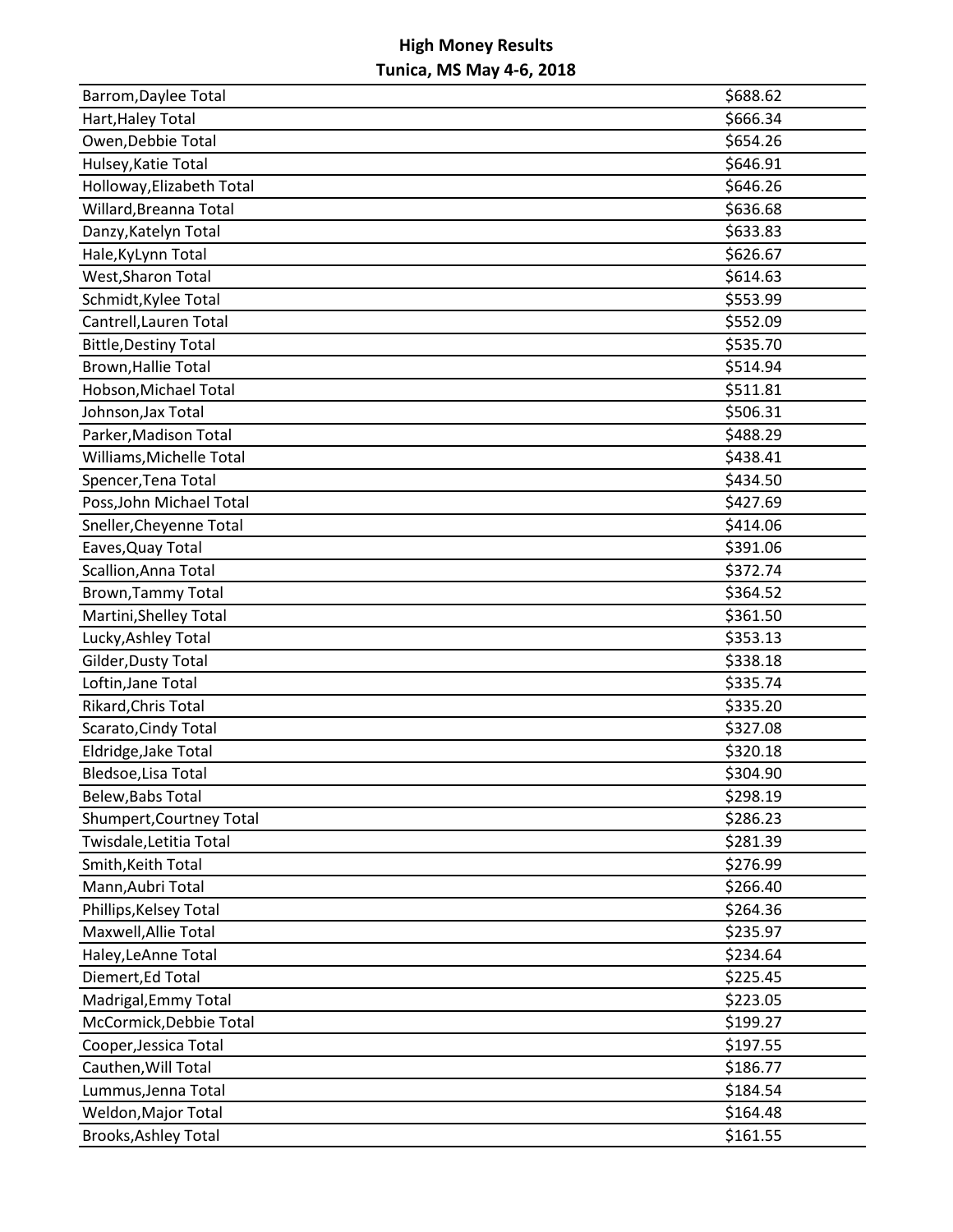| Simmons, Christen Total      | \$160.28 |
|------------------------------|----------|
| Rice, Jordyn Total           | \$157.80 |
| Martini, Alyssa Total        | \$144.00 |
| <b>Briscoe, Bree Total</b>   | \$142.30 |
| Shepherd, Tonya Total        | \$138.50 |
| Cross, Valerie Total         | \$137.52 |
| Reid, Josie Total            | \$133.41 |
| Harris, Amber Total          | \$125.94 |
| Weldon, River Total          | \$125.52 |
| Donnell, Melinda Total       | \$124.51 |
| Johnson, Zaylee Total        | \$115.84 |
| Sefers, Donna Total          | \$114.06 |
| German, Meadow Total         | \$111.36 |
| <b>Bradford, Janet Total</b> | \$110.40 |
| Shepherd, Cindy Total        | \$108.63 |
| <b>Barnes, James Total</b>   | \$106.73 |
| Shumpert, Savannah Total     | \$105.60 |
| Crenshaw, Dana Total         | \$105.12 |
| Gardiner, Larkin Total       | \$104.20 |
| Sams, Alli Total             | \$100.80 |
| Lewis, Niki Total            | \$97.76  |
| Wilburn, Meridith Total      | \$88.25  |
| Raziano, Sarah Total         | \$87.68  |
| <b>Toll, Cindy Total</b>     | \$86.48  |
| West, Jenny Total            | \$78.72  |
| Cooksey, Amber Total         | \$73.93  |
| Hinds, Mitzi Total           | \$73.33  |
| Smith, Summer Total          | \$73.33  |
| Kell, Kim Total              | \$71.44  |
| Garrett, Leah Total          | \$70.56  |
| Martin, Mary Grayson Total   | \$70.40  |
| Maxwell, Bonnie Total        | \$68.16  |
| Moore, Karen Total           | \$66.70  |
| Brown, Anita Total           | \$66.24  |
| Moore, Danyel Total          | \$65.18  |
| Smith, Beverly Total         | \$62.40  |
| Harris, Allie Total          | \$56.32  |
| Dacus, Mary Total            | \$55.04  |
| Walker, Miller Total         | \$53.76  |
| Miller, Tina Total           | \$53.36  |
| Sprouse, Aubrey Total        | \$53.36  |
| Swire, Kelly Total           | \$53.36  |
| Andress, Mallorie Total      | \$50.40  |
| Guess, Rhonda Total          | \$50.40  |
| Prince, Karlee Total         | \$50.00  |
| Couch, Alice Total           | \$48.72  |
| Smith, Rita Total            | \$46.72  |